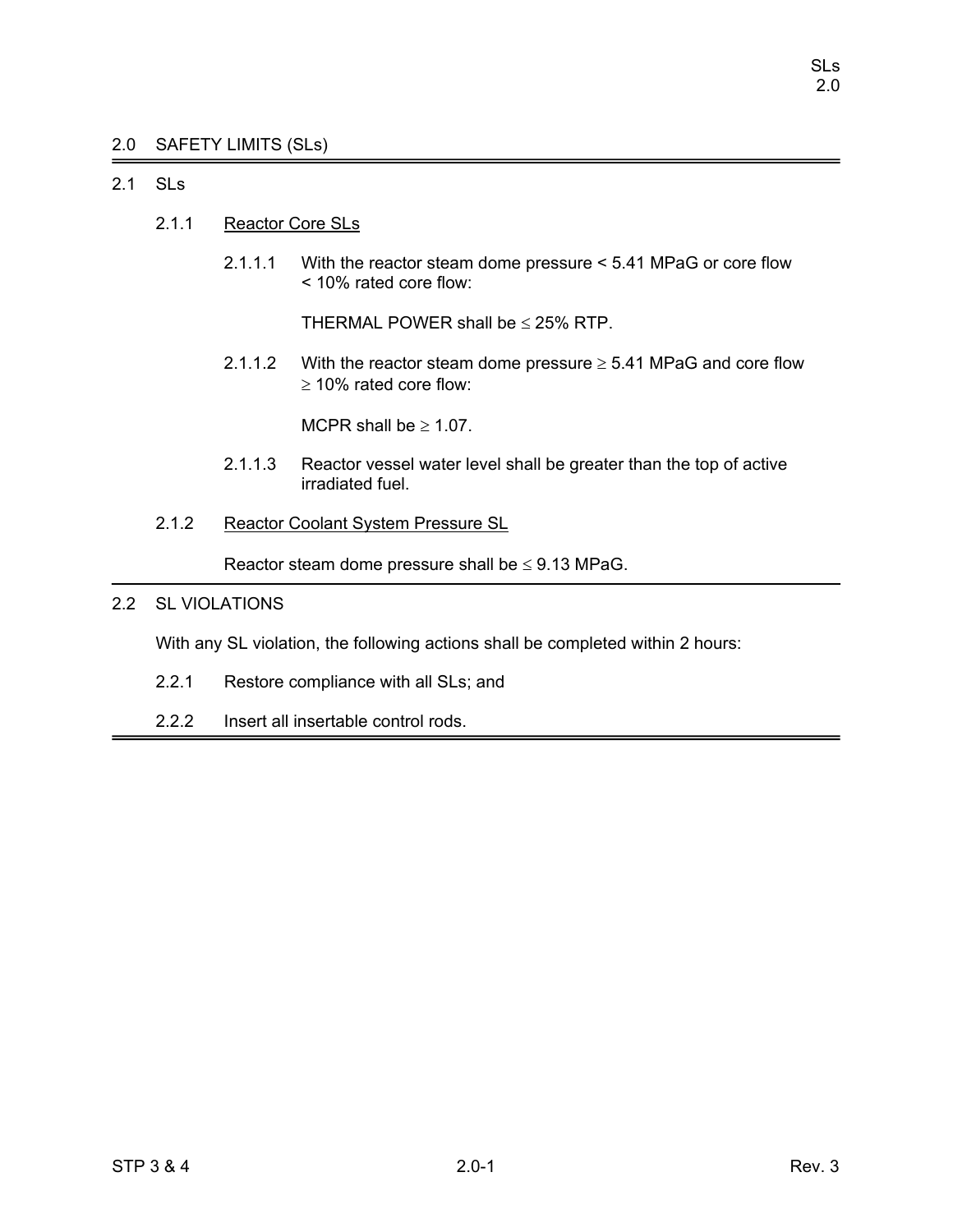# B 2.0 SAFETY LIMITS (SLs)

#### B 2.1.1 Reactor Core SLs

#### **BASES**

BACKGROUND GDC 10 (Ref. 1) requires, and SLs ensure, that specified acceptable fuel design limits are not exceeded during steady state operation, normal operational transients, and anticipated operational occurrences (AOOs).

> The fuel cladding integrity SL is set such that no significant fuel damage is calculated to occur if the limit is not violated. Because fuel damage is not directly observable, a stepback approach is used to establish an SL, such that the MCPR is not less than the limit specified in Specification 2.1.1.2. MCPR greater than the specified limit represents a conservative margin relative to the conditions required to maintain fuel cladding integrity.

The fuel cladding is one of the physical barriers that separate the radioactive materials from the environs. The integrity of this cladding barrier is related to its relative freedom from perforations or cracking. Although some corrosion or use related cracking may occur during the life of the cladding, fission product migration from this source is incrementally cumulative and continuously measurable. Fuel cladding perforations, however, can result from thermal stresses, which occur from reactor operation significantly above design conditions.

While fission product migration from cladding perforation is just as measurable as that from use related cracking, the thermally caused cladding perforations signal a threshold beyond which still greater thermal stresses may cause gross, rather than incremental, cladding deterioration. Therefore, the fuel cladding SL is defined with a margin to the conditions that would produce onset of transition boiling (i.e., MCPR = 1.00). These conditions represent a significant departure from the condition intended by design for planned operation. The MCPR fuel cladding integrity SL ensures that during normal operation and during AOOs, at least 99.9% of the fuel rods in the core do not experience transition boiling.

Operation above the boundary of the nucleate boiling regime could result in excessive cladding temperature because of the onset of transition boiling and the resultant sharp reduction in heat transfer coefficient. Inside the steam film, high cladding temperatures are reached, and a cladding water (zirconium water) reaction may take place. This chemical reaction results in oxidation of the fuel cladding to a structurally weaker form. This weaker form may lose its integrity, resulting in an uncontrolled release of activity to the reactor coolant.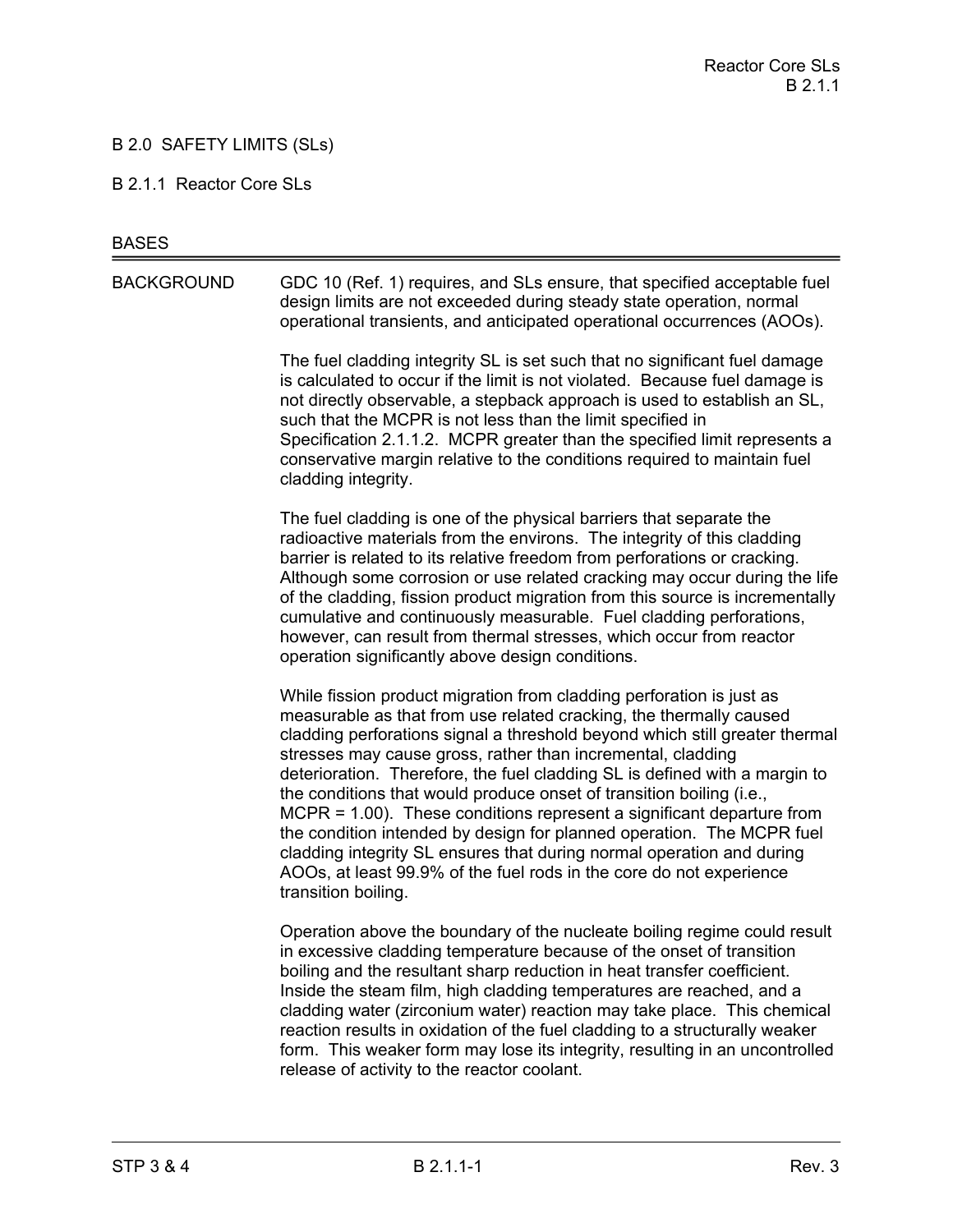APPLICABLE The fuel cladding must not sustain damage as a result of normal SAFETY operation and AOOs. The reactor core SLs are established to preclude ANALYSES violation of the fuel design criterion that an MCPR limit is to be established, such that at least 99.9% of the fuel rods in the core would not be expected to experience the onset of transition boiling.

> The Reactor Protection System setpoints (LCO 3.3.1.1, "SSLC Sensor Instrumentation"), in combination with all the LCOs, are designed to prevent any anticipated combination of transient conditions for Reactor Coolant System water level, pressure, and THERMAL POWER level that would result in reaching the MCPR limit.

# 2.1.1.1 Fuel Cladding Integrity (General Electric Company (GE) Fuel)

GE critical power correlations are applicable for all critical power calculations at pressures  $\geq 5.41$  MPaG or core flows  $\geq 10\%$  of rated flow. For operation at low pressures and low flows, another basis is used, as follows:

Since the pressure drop in the bypass region is essentially all elevation head, the core pressure drop at low power and flows will always be > 0.031 MPa. Analyses (Ref. 2) show that with a bundle flow of 12.7  $m<sup>3</sup>/h$ , bundle pressure drop is nearly independent of bundle power and has a value of 0.024 MPa. Thus, the bundle flow with a 0.031 MPa driving head will be > 12.7  $m^3/h$ . Full scale ATLAS test data taken at pressures from 0.098 MPaA to 5.5 MPaA indicate that the fuel assembly critical power at this flow is approximately 3.35 MWt. With the design peaking factors, this corresponds to a THERMAL POWER > 50% RTP. Thus, a THERMAL POWER limit of 25% RTP for reactor pressure < 5.41 MPaG is conservative.

# 2.1.1.2 MCPR (GE Fuel)

The fuel cladding integrity SL is set such that no significant fuel damage is calculated to occur if the limit is not violated. Since the parameters that result in fuel damage are not directly observable during reactor operation, the thermal and hydraulic conditions that result in the onset of transition boiling have been used to mark the beginning of the region in which fuel damage could occur. Although it is recognized that the onset of transition boiling would not result in damage to BWR fuel rods, the critical power at which boiling transition is calculated to occur has been adopted as a convenient limit. However, the uncertainties in monitoring the core operating state and in the procedures used to calculate the critical power result in an uncertainty in the value of the critical power. Therefore, the fuel cladding integrity SL is defined as the critical power ratio in the limiting fuel assembly for which more than 99.9% of the fuel rods in the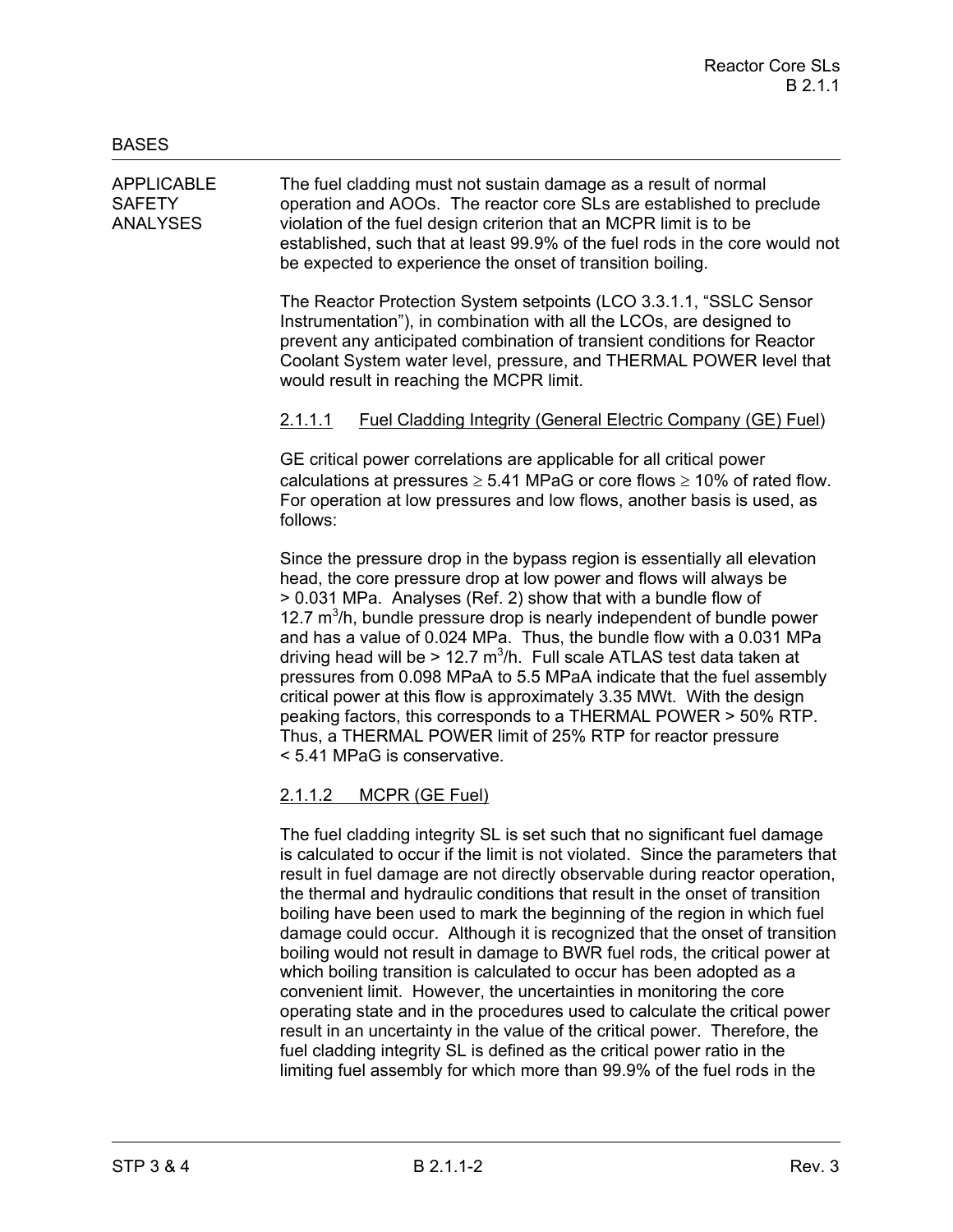| <b>APPLICABLE</b><br><b>SAFETY</b><br><b>ANALYSES</b><br>(continued) | core are expected to avoid boiling transition, considering the power<br>distribution within the core and all uncertainties.<br>The MCPR SL is determined using a statistical model that combines all<br>the uncertainties in operating parameters and the procedures used to<br>calculate critical power. The probability of the occurrence of boiling<br>transition is determined using the approved General Electric Critical<br>Power correlations. Details of the fuel cladding integrity SL calculation<br>are given in Ref. 2. Ref. 2 also includes a tabulation of the uncertainties<br>used in the determination of the MCPR SL and of the nominal values of<br>the parameters used in the MCPR SL statistical analysis.                                                                                                                                              |  |
|----------------------------------------------------------------------|-------------------------------------------------------------------------------------------------------------------------------------------------------------------------------------------------------------------------------------------------------------------------------------------------------------------------------------------------------------------------------------------------------------------------------------------------------------------------------------------------------------------------------------------------------------------------------------------------------------------------------------------------------------------------------------------------------------------------------------------------------------------------------------------------------------------------------------------------------------------------------|--|
|                                                                      | <b>Reactor Vessel Water Level</b><br><u>2.1.1.3</u>                                                                                                                                                                                                                                                                                                                                                                                                                                                                                                                                                                                                                                                                                                                                                                                                                           |  |
|                                                                      | During MODES 1 and 2, the reactor vessel water level is required to be<br>above the top of the active fuel to provide core cooling capability. With<br>fuel in the reactor vessel during periods when the reactor is shut down,<br>consideration must be given to water level requirements due to the effect<br>of decay heat. If the water level should drop below the top of the active<br>irradiated fuel during this period, the ability to remove decay heat is<br>reduced. This reduction in cooling capability could lead to elevated<br>cladding temperatures and clad perforation in the event that the water<br>level becomes < 2/3 of the core height. The reactor vessel water level SL<br>has been established at the top of the active irradiated fuel to provide a<br>point that can be monitored and to also provide adequate margin for<br>effective action. |  |
| <b>SAFETY LIMITS</b>                                                 | The reactor core SLs are established to protect the integrity of the fuel<br>clad barrier to the release of radioactive materials to the environs.<br>SL 2.1.1.1 and SL 2.1.1.2 ensure that the core operates within the fuel<br>design criteria. SL 2.1.1.3 ensures that the reactor vessel water level is<br>greater than the top of the active irradiated fuel, thus maintaining a<br>coolable geometry.                                                                                                                                                                                                                                                                                                                                                                                                                                                                   |  |
| <b>APPLICABILITY</b>                                                 | SLs 2.1.1.1, 2.1.1.2, and 2.1.1.3 are applicable in all MODES.                                                                                                                                                                                                                                                                                                                                                                                                                                                                                                                                                                                                                                                                                                                                                                                                                |  |
| <b>SAFETY LIMIT</b><br><b>VIOLATIONS</b>                             | Exceeding an SL may cause fuel damage and create a potential for<br>radioactive releases in excess of 10 CFR 100, "Reactor Site Criteria,"<br>limits (Ref. 3). Therefore, it is required to insert all insertable control rods<br>and restore compliance with the SL within 2 hours. The 2 hour<br>Completion Time ensures that the operators take prompt remedial action<br>and also ensures that the probability of an accident occurring during this<br>period is minimal.                                                                                                                                                                                                                                                                                                                                                                                                 |  |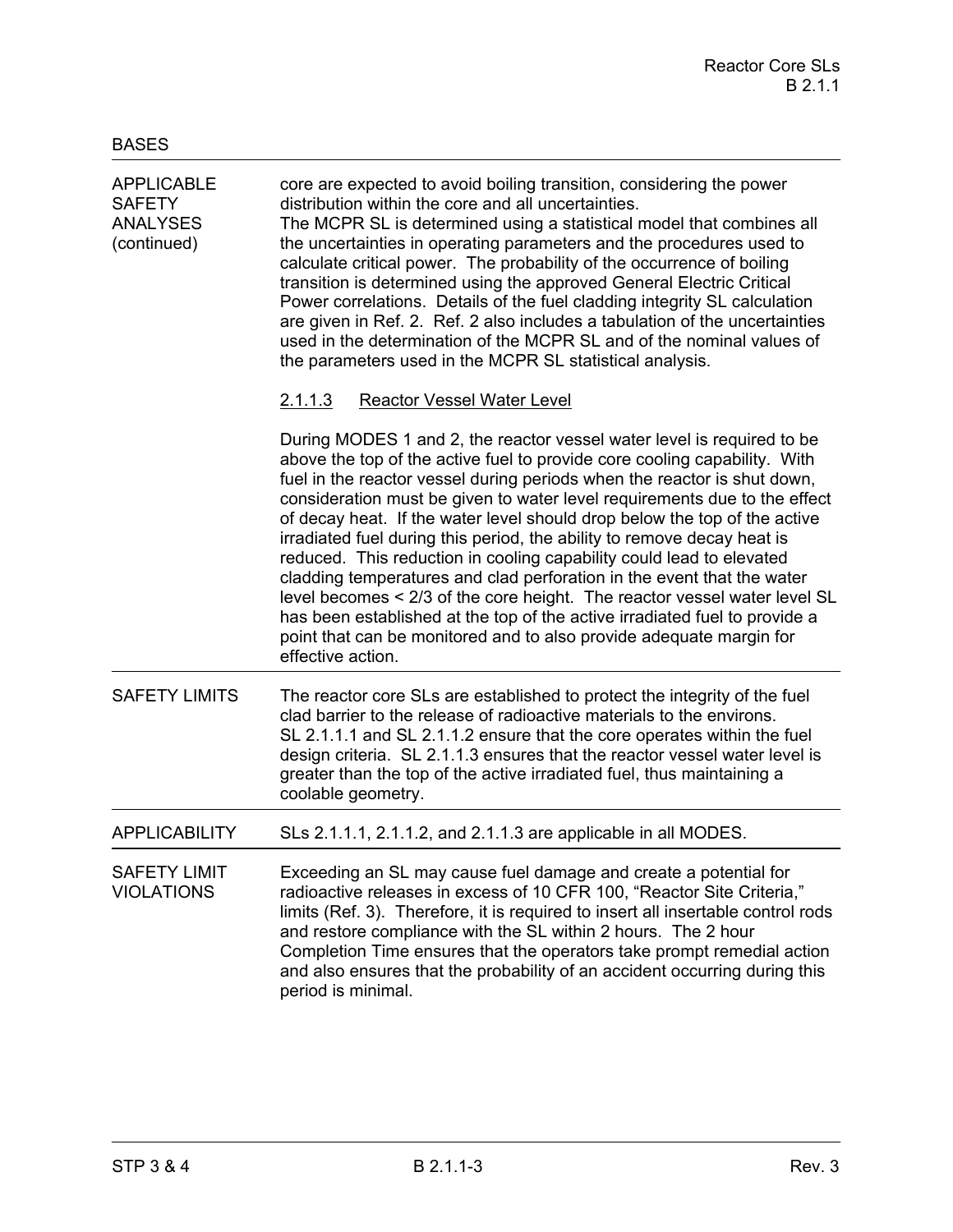- REFERENCES 1. 10 CFR 50, Appendix A, GDC 10.
	- 2. NEDE-24011-P-A, (latest approved revision).
	- 3. 10 CFR 100.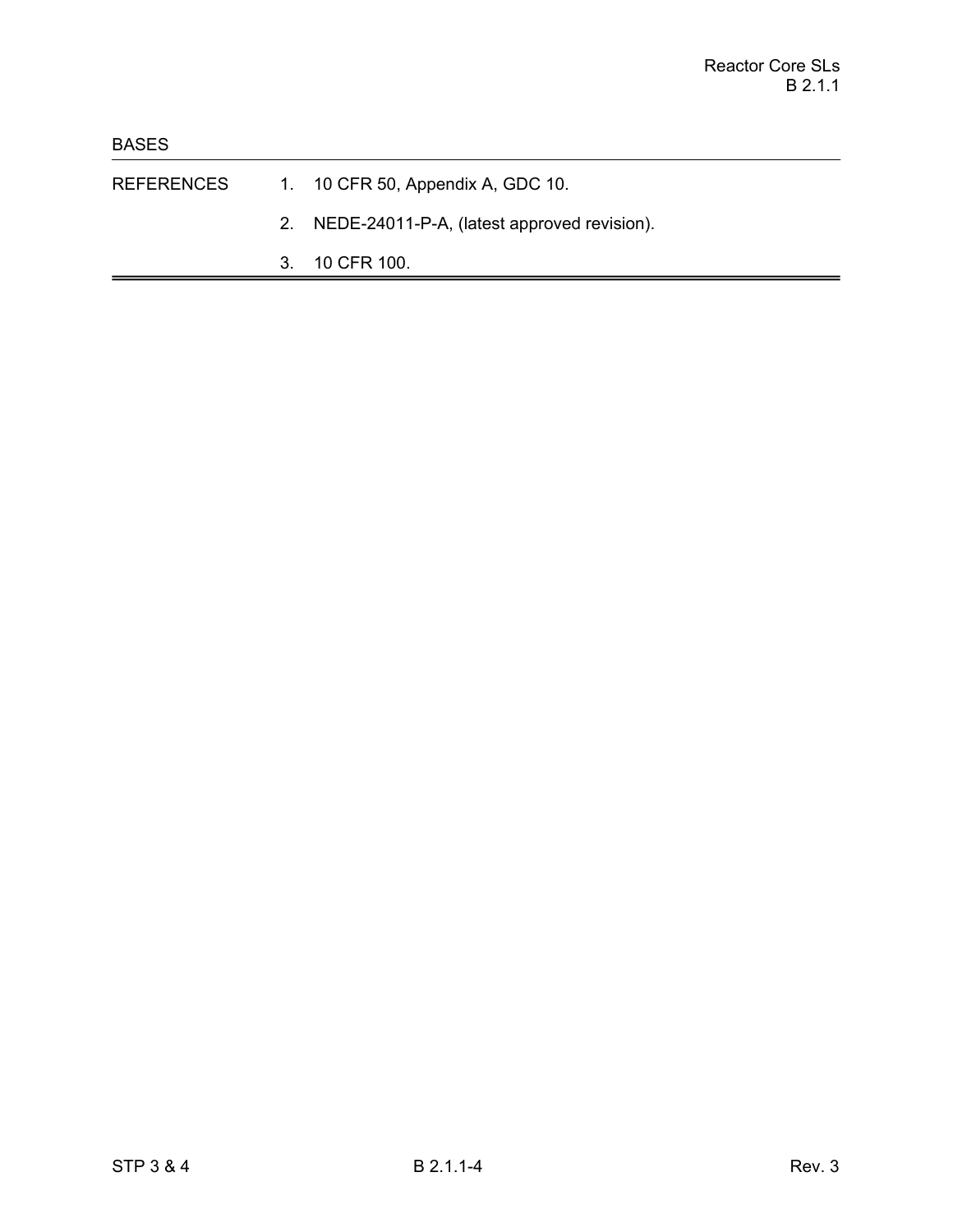# B 2.0 SAFETY LIMITS (SLs)

B 2.1.2 Reactor Coolant System (RCS) Pressure SL

# BASES

| <b>BACKGROUND</b>                                     | The SL on reactor steam dome pressure protects the RCS against<br>overpressurization. In the event of fuel cladding failure, fission products<br>are released into the reactor coolant. The RCS then serves as the<br>primary barrier in preventing the release of fission products into the<br>atmosphere. Establishing an upper limit on reactor steam dome pressure<br>ensures continued RCS integrity. According to 10 CFR 50, Appendix A,<br>GDC 14, "Reactor Coolant Pressure Boundary," and GDC 15, "Reactor<br>Coolant System Design" (Ref. 1), the reactor coolant pressure boundary<br>(RCPB) shall be designed with sufficient margin to ensure that the design<br>conditions are not exceeded during normal operation and anticipated<br>operational occurrences (AOOs). |
|-------------------------------------------------------|--------------------------------------------------------------------------------------------------------------------------------------------------------------------------------------------------------------------------------------------------------------------------------------------------------------------------------------------------------------------------------------------------------------------------------------------------------------------------------------------------------------------------------------------------------------------------------------------------------------------------------------------------------------------------------------------------------------------------------------------------------------------------------------|
|                                                       | During normal operation and AOOs, RCS pressure is limited from<br>exceeding the design pressure by more than 10%, in accordance with<br>Section III of the ASME Code (Ref. 2). To ensure system integrity, all<br>RCS components are hydrostatically tested at 125% of design pressure,<br>in accordance with ASME Code requirements, prior to initial operation<br>when there is no fuel in the core. Any further hydrostatic testing with fuel<br>in the core is done under LCO 3.10.1, "Inservice Leak and Hydrostatic<br>Testing Operation." Following inception of unit operation, RCS<br>components shall be pressure tested, in accordance with the<br>requirements of ASME Code, Section XI (Ref. 3).                                                                        |
|                                                       | Overpressurization of the RCS could result in a breach of the RCPB. If<br>this occurred in conjunction with a fuel cladding failure, fission products<br>could enter the containment atmosphere, raising concerns relative to<br>limits on radioactive releases specified in 10 CFR 100, "Reactor Site<br>Criteria" (Ref. 4).                                                                                                                                                                                                                                                                                                                                                                                                                                                        |
| <b>APPLICABLE</b><br><b>SAFETY</b><br><b>ANALYSES</b> | The RCS safety/relief valves and the Reactor Protection System Reactor<br>Vessel Steam Dome Pressure - High Function have settings established<br>to ensure that the RCS pressure SL will not be exceeded.                                                                                                                                                                                                                                                                                                                                                                                                                                                                                                                                                                           |
|                                                       | The RCS pressure SL has been selected such that it is at a pressure<br>below which it can be shown that the integrity of the system is not<br>endangered. The reactor pressure vessel is designed to ASME, Boiler<br>and Pressure Vessel Code, Section III, 1989 Edition, excluding Addenda<br>(Ref. 5), which permits a maximum pressure transient of 110%,<br>9.48 MPaG, of design pressure 8.62 MPaG. The SL of 9.13 MPaG, as<br>measured by the reactor steam dome pressure indicator, is equivalent to<br>9.48 MPaG at the lowest elevation of the RCS. The RCS pressure SL is<br>selected to be the lowest transient overpressure allowed by the applicable<br>codes.                                                                                                          |